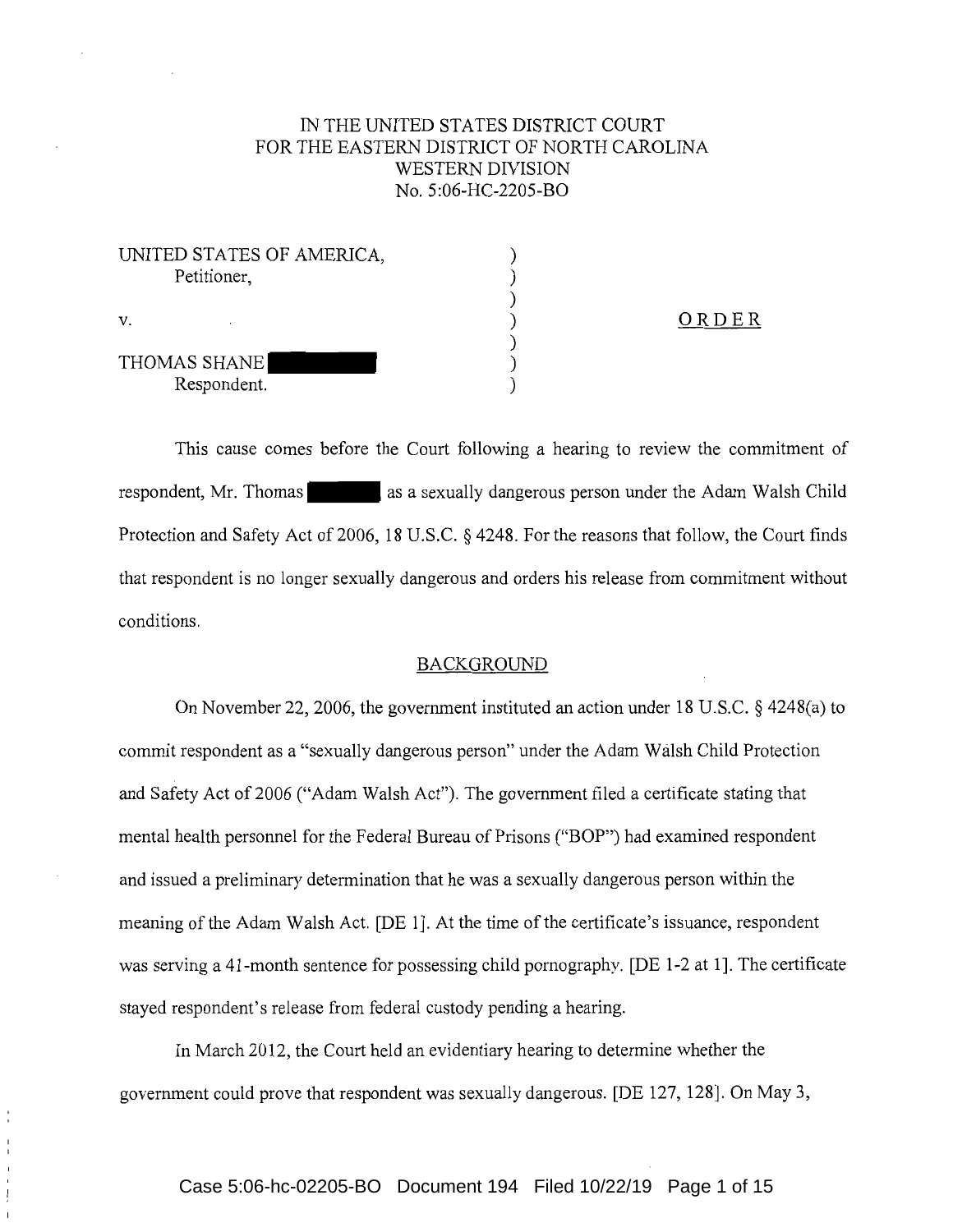2012, the Court concluded that, at the time, respondent was a sexually dangerous person within the meaning of the Adam Walsh Act. [DE 132, 133]. He has been civilly committed since that time.

On March 18, 2019, respondent filed a motion for a review hearing under 18 U.S.C. § 4247(h), arguing that he was no longer sexually dangerous and should be released from federal custody. [DE 165]. Respondent contemporaneously filed a psychological report written by Dr. Joseph Plaud, which concluded that respondent was not a sexually dangerous person. [DE 166]. The Court granted respondent's motion and set the case for a review hearing.

At the September 24, 2019 hearing, the Court heard testimony from respondent, as well as from four expert psychologist witnesses, Dr. Jeffrey Singer, Dr. Joseph Plaud, Dr. Gary Zinik, and Dr. Justin Rigsbee. Drs. Singer and Plaud both opined that respondent was not presently sexually dangerous. Dr. Zinik opined that respondent would not be sexually dangerous if released on conditions. Dr. Justin Rigsbee opined that respondent remained sexually dangerous. All four psychologists were qualified by the Court as expert witnesses and allowed to give their professional opinions.

#### *Mr. Thomas*

Respondent testified on his own behalf at the hearing. Respondent testified that he was currently 43 years old, born in 1976. He has been in continuous custody for 16 years. He has been in custody since the age of 27. But for his civil commitment, his release date would have been in 2006.

Respondent testified about his childhood. He grew up in Virginia. He was raised by who he believed to be his biological parents, but at the age of 8, he learned he was actually being raised by his grandfather and step-grandmother and that his biological mother was a teenager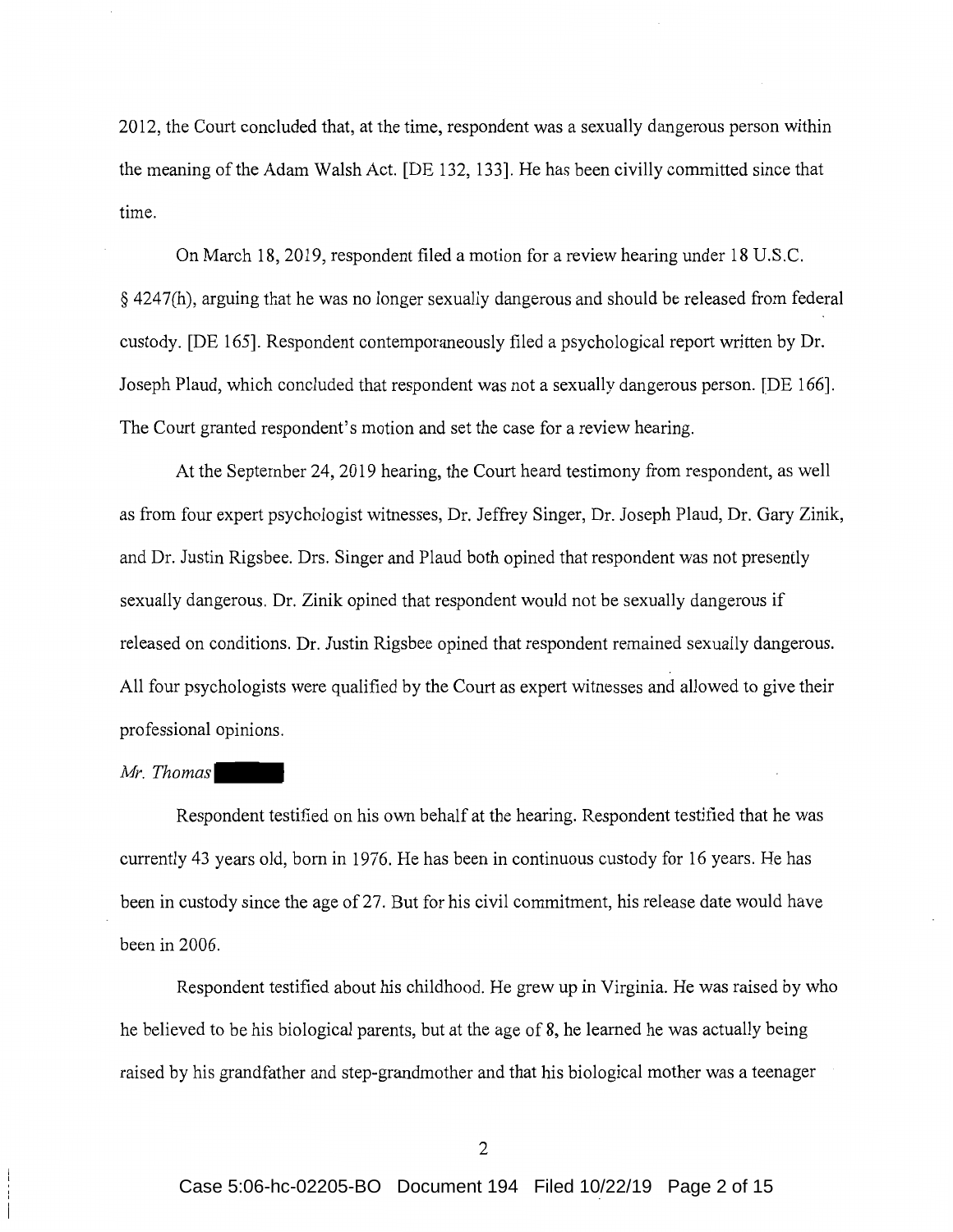when she gave birth. He has since developed a relationship with his birth mother, though he still regards his grandparents as his parents. Respondent testified about experiencing bullying during his youth, specifically for his weight and looks, and that he struggled with self-esteem issues throughout his childhood.

Respondent testified about his sexual offense history. In 2000, he was convicted of travel with the intent to have sexual contact with a minor. Respondent testified that he drove to meet who he believed to be a thirteen-year-old girl he met on the internet, but who was in reality an undercover law enforcement officer. Respondent pleaded guilty and received a year-and-a-day sentence and was released in November of 2001. In August of 2002, he violated his supervised release by viewing child pornography. He received a six-month sentence and was released in February of 2003. In June of 2003, respondent was federally charged for the same child pornography that had accounted for his supervised release violation. He pleaded guilty and received a 41-month sentence. His supervised release was again violated for the same pornography, and he received an additional six months. Since 2003, respondent has never been released. Respondent testified that in the early 2000s, he watched adults molest children via webcam on perhaps five occasions. He testified that he was not in the room when this abuse occurred.

Respondent testified that he has never actually molested a child. Respondent testified about his participation in the Sex Offender Treatment Program (SOTP) at the Federal Correctional Institution at Butner (Butner) in 2005 and 2006. Respondent's participation predated the enactment of the Adam Walsh Act. Respondent testified that he felt pressured to confess to hands on victims, even though he had not molested a child. Respondent testified that he fabricated hands-on victims in order to try to stay in the program and succeed. He has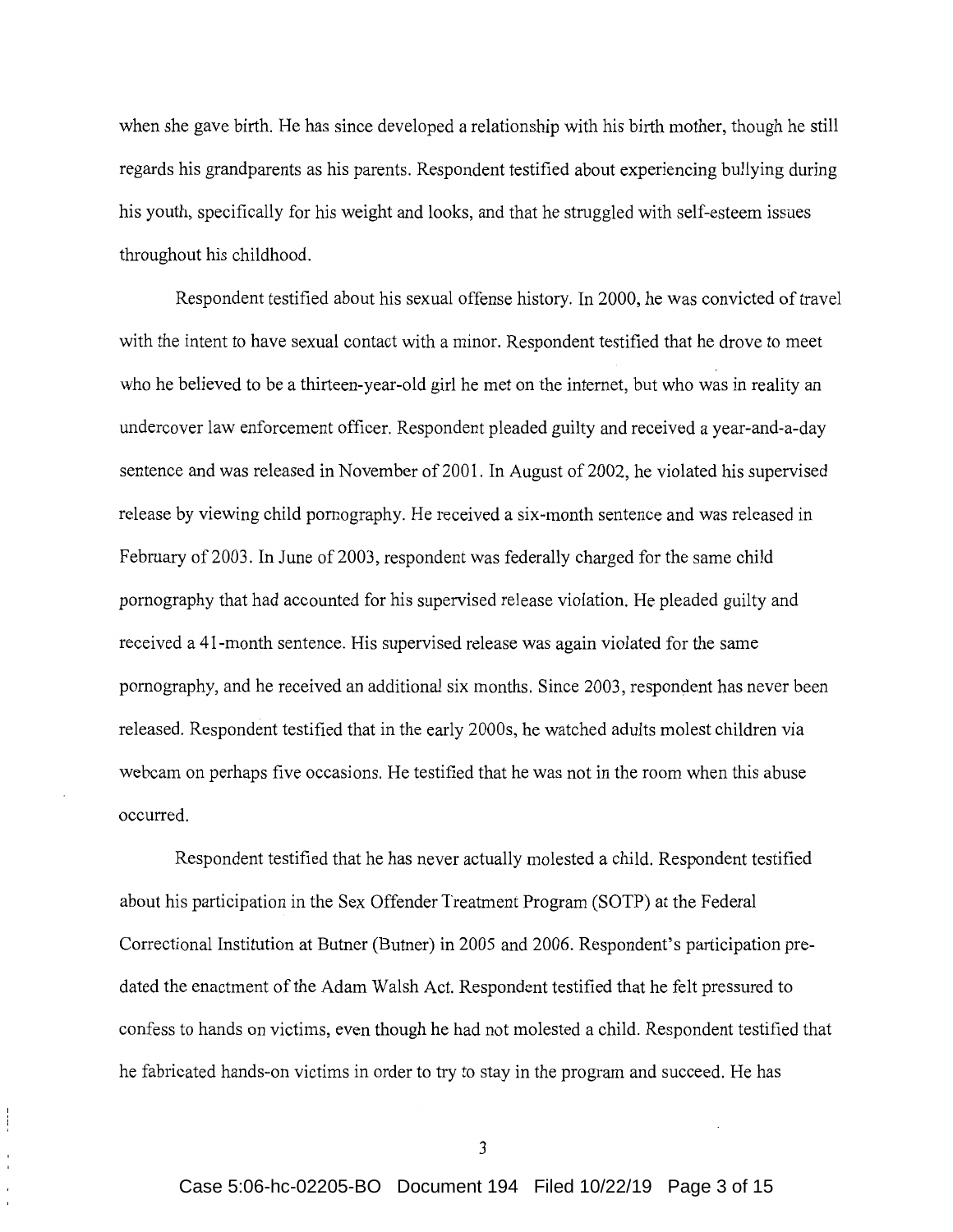recanted these hands-on "admissions." Although he did not complete the SOTP, respondent testified about what he learned and gained from the program. He testified that he suffers from pedophilic disorder and is sexually attracted to children.

Respondent testified about his time in prison. He has been employed throughout his sixteen years in the BOP. He has worked in food service, in recreation, as an inmate companion, and now currently in the library. Respondent has also begun to exercise regularly. Exercise was never previously a big part of his life, and he testified that doing so has helped with his selfesteem issues. Respondent continues to have family support in the form of correspondence and visits.

Respondent has been in custody for 16 years, since 2003. In those 16 years, he has received only minor infractions, and he has not received any infractions whatsoever since 2013. In the last 16 years, he has never had an infraction for possessing child pornography, possessing pictures of children of any kind, seeking out relationships with children, possessing stories about children, or having sexual contact with a guard or inmate.

Respondent testified about his decision not to participate in the Commitment and Treatment Program. Respondent feels betrayed by the program from his prior experience in the SOTP, and he does not wish to participate in a prison-sponsored program. Respondent testified about the efforts he made on his own, through self-study and correspondence courses, to do sex offender therapy. Respondent testified about what he learned from classes like path to wellness, anger management, internet addiction, and self-esteem. Respondent discussed a community reassurance plan that he created several years ago and has consistently updated. Resp. Ex. 5. Respondent went through the plan and discussed the chapters of the plan including his profile of offenses, life traps, cognitive distortions, premises that led to sexual offending, risk factors,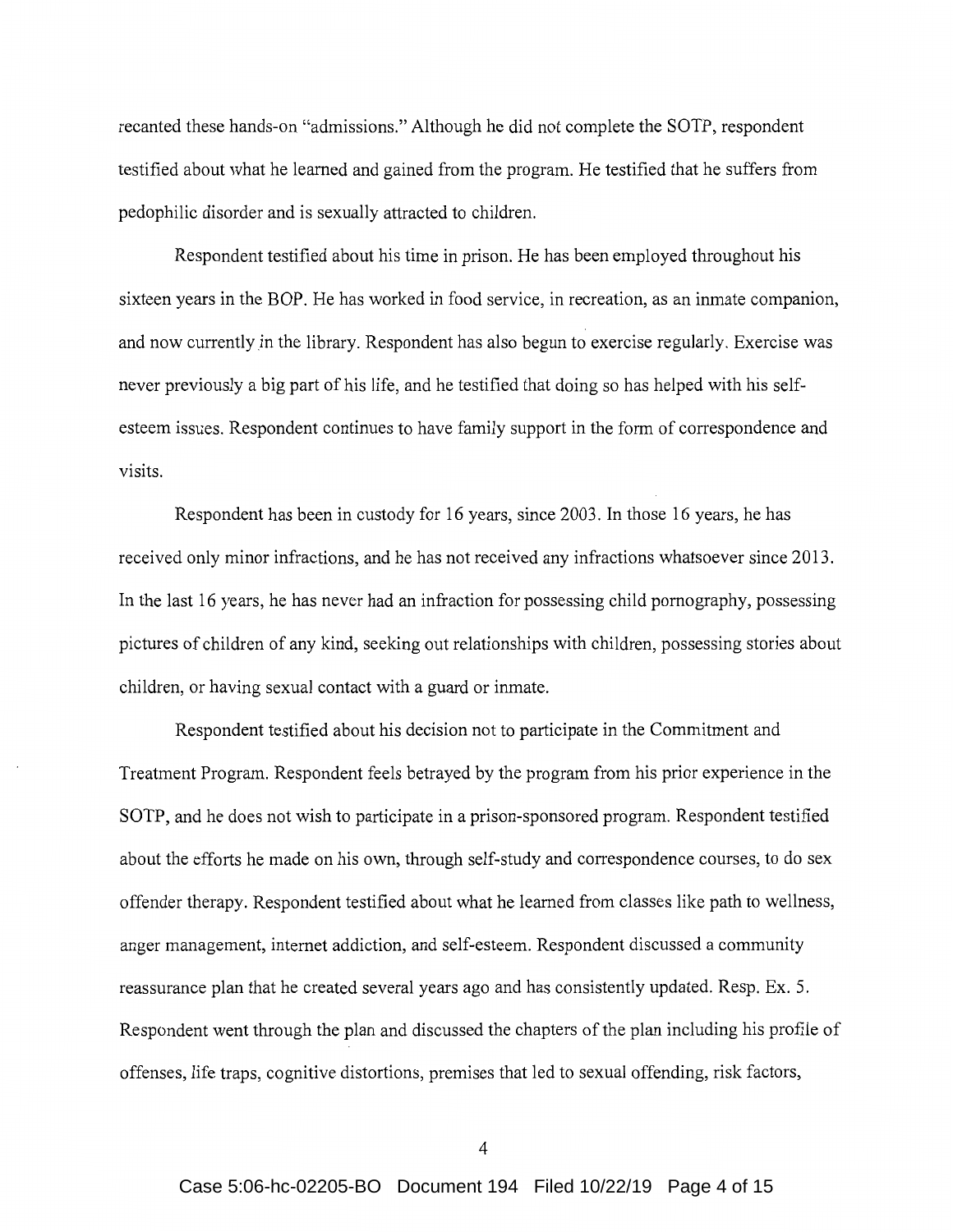coping skills, emergency interventions, first and second order changes, and lifestyle balance. In addition to his self-guided treatment, respondent also testified about his education pursuits, including a paralegal program and a degree in theology (he wrote his thesis on prison evangelism).

If he were to be released, respondent testified that he would reside in North Carolina, where his adoptive mother has since relocated. Respondent has researched sex-offender treatment available in the area, as well as groups like Circles of Accountability and Support that can provide additional support. Respondent has looked into various reentry resources like Zero Recidivism to explore job opportunities and transitional assistance. He also testified that he would register as a sex offender-that he has always registered when in the community and never had a failure-to-register violation. Respondent testified that he would never molest a child if released.

### *Dr. Jeffrey Singer*

Dr. Singer opined that respondent was not presently a sexually dangerous person. Dr. Singer found that respondent met the first prong of the Adam Walsh Act by virtue of his travel offense which constituted attempted child molestation. Dr. Singer found that respondent met the second prong of the Adam Walsh Act because of his pedophilic disorder. However, Dr. Singer found that respondent would not have serious difficulty refraining from reoffending if released.

Dr. Singer performs forensic evaluations of sex offenders and also provides sex-offender treatment. He has provided treatment for sex offenders since 1995, and he has conducted approximately 1300 sex-offender evaluations. Dr. Singer wrote in his report:

Mr. has accepted his Pedophilic Disorder in a psychologically meaningful manner. Mr. does not have an antisocial orientation and in fact appears dedicated to making contributions to the greater good. He has a demonstrated record of integrating essential treatment concepts to prevent future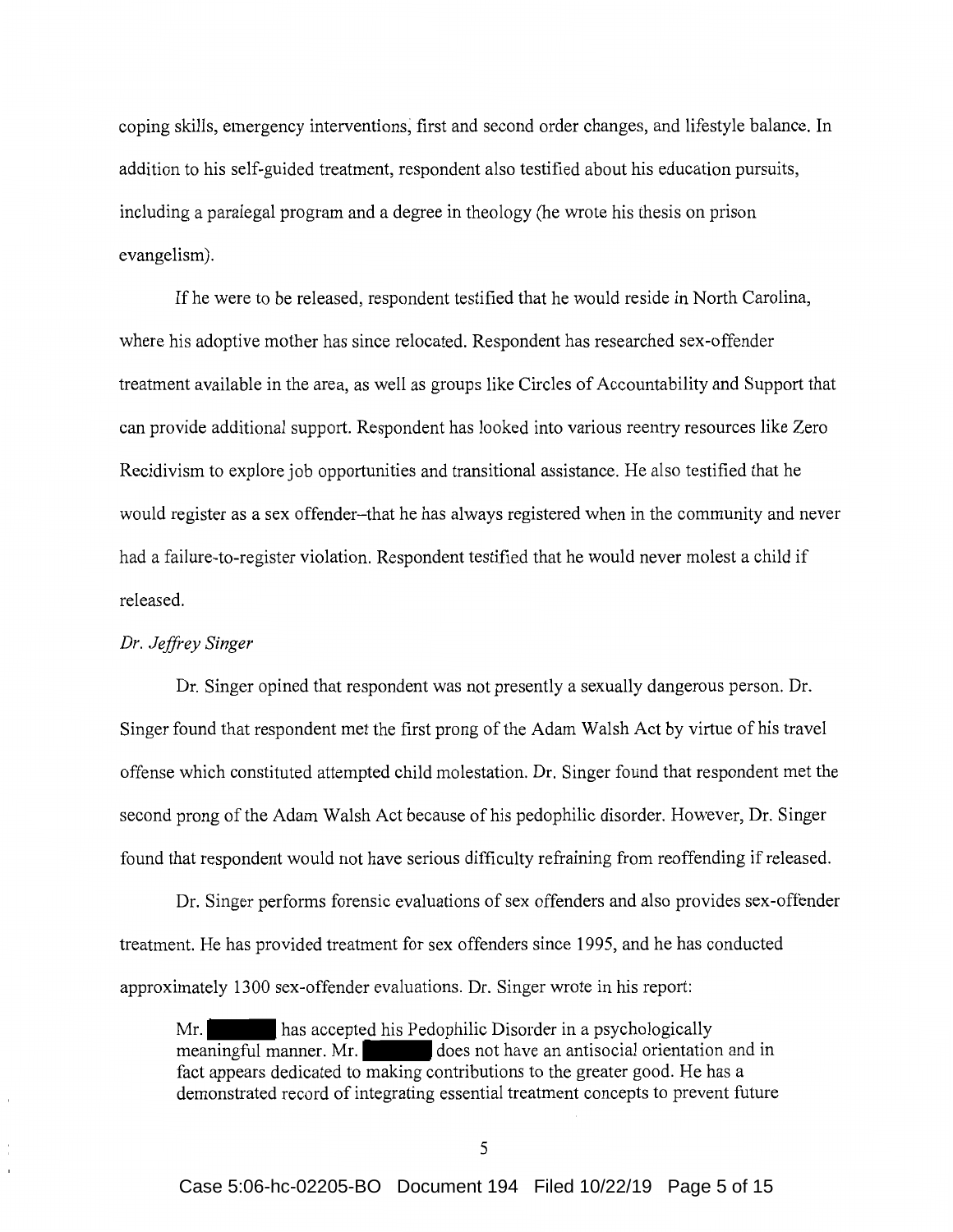sexual offending. A SPJ [structured professional judgment] assessment analysis using the SVR 20 underscores a low risk for sexual offending behavior.

Resp. Ex. 3 at RESP MATH CH 35. Dr. Singer focused on respondent's efforts to reform himself, the positive ways that he has spent his time, his insight and his strong intentions not to reoffend. Dr. Singer looked at respondent's progress and current state in the context of his past sex offenses, which were both related to online activity. Dr. Singer found it significant that respondent had never had a hands-on victim, and that the research shows that online offenders present a lower risk of re-offense than other offenders.

Dr. Singer testified that respondent's offenses occurred over 16 years ago when respondent was in his twenties. He was less mature then and lacked proper coping skills and insight. Dr. Singer does not credit the hands-on "admissions" that respondent made in the SOTP and later recanted, as there was no independent evidence to corroborate any of them. Dr. Singer testified that this process of encouraging participants to disclose "victims" can lead to fabrication of victims in sex-offender treatment programs.

Dr. Singer found that respondent's efforts to undergo self-study show that respondent is sincere in his efforts for self-growth. Dr. Singer found respondent's prison record as a whole to be evidence of present volitional control and behavioral regulation. Dr. Singer credited respondent for not only his self-study, but his educational pursuits, employment history, lack of institutional infractions, and absence of any sexual misconduct. Dr. Singer disagreed that there was current evidence of many of the dynamic risk factors that the Bureau of Prisons Psychologist, Dr. Justin Rigsbee, found present, including offense-supportive attitudes, lifestyle impulsiveness, poor problem solving, negative social influences, and resistance to rules.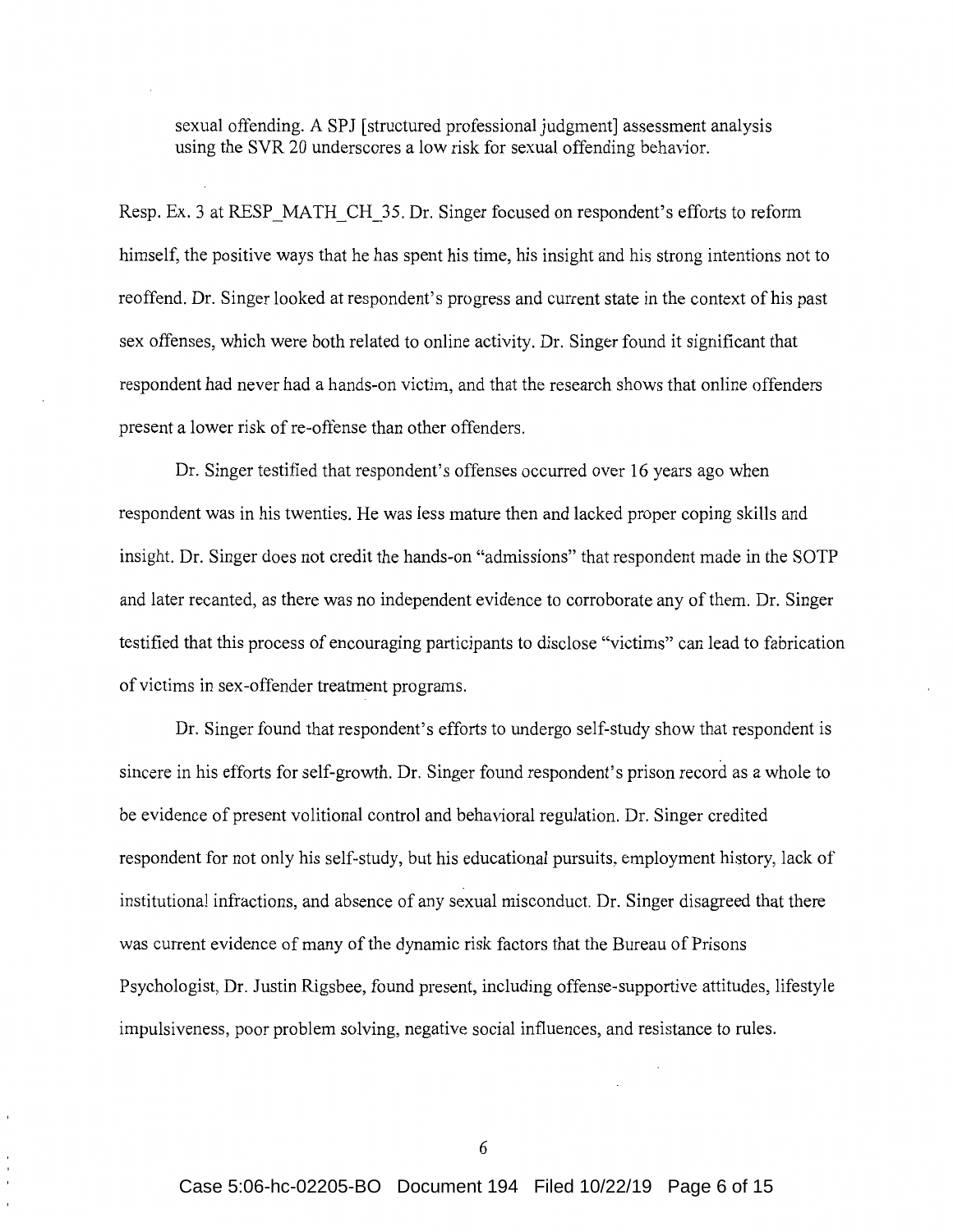#### *Dr. Gary Zinik*

Dr. Zinik was the only expert who testified both at respondent's initial commitment hearing in 2012 and at respondent's review hearing in September 2019. Dr. Zinik was retained by the government to perform an evaluation, and he was listed as a government witness in the Pretrial Order. [DE 187 at 7.] However, respondent's counsel called Dr. Zinik during their casein-chief. Dr. Zinik found that respondent met the prior act prong and the mental illness prong of the Adam Walsh Act by virtue of his travel offense and his pedophilic disorder, respectively. Dr. Zinik found that respondent would not be sexually dangerous to others if released on conditions.

In 2012, Dr. Zinik opined that respondent was a sexually dangerous person. Importantly, Dr. Zinik did not interview respondent in 2012, but he did for the first time to prepare his 2019 report. Dr. Zinik's opinion of respondent fundamentally changed from 2012 to 2019 in several important ways. First, Dr. Zinik's diagnostic impressions of respondent changed. In 2012, Dr. Zinik diagnosed respondent with pedophilia, sexual sadism, and personality disorder not otherwise specified. In 2019, Dr. Zinik only diagnosed respondent with pedophilic disorder. After careful review, Dr. Zinik dropped the other two diagnoses. Gov. Ex. 31 at USAO\_MATH\_5653-5654. Second, Dr. Zinik found in 2012 that respondent should be committed to the Bureau of Prisons. In 2019, Dr. Zinik found that respondent could be safely released into the community on conditions.

Dr. Zinik analyzed respondent's efforts to pursue self-help treatment and personal growth classes. Dr. Zinik wrote about several of the courses that respondent took, including Miracles Prison Ministry, Offender Responsibility, Cognitive Awareness, Offender Corrections, Anger Management, Contentious Relationships. Gov. Ex. 31 at USAO MATH 5655-5656. Dr. Zinik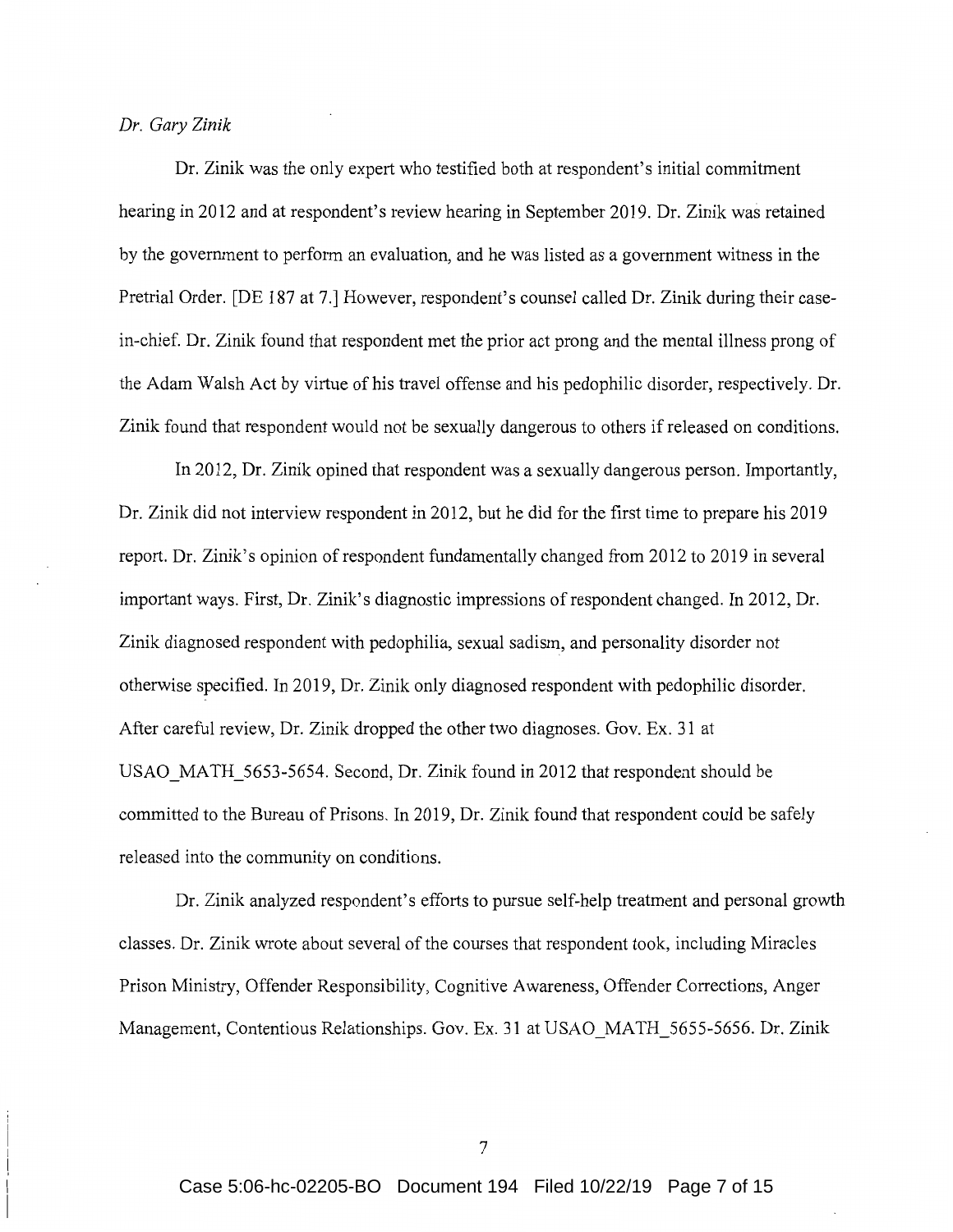considered respondent's community reassurance plan, Resp. Ex. 5, which he found to be detailed and insightful.

Through his years of experience evaluating whether committed individuals could be released from custody, Dr. Zinik developed a Ready for Release Checklist. Gov. Ex. 31 at USAO MATH 5658-5659. Dr. Zinik was careful to note that this was not an empirically validated instrument, but rather a list that he has designed of items he feels are relevant in his analysis. Respondent satisfies almost every item on the list, including honest discussion of past and present sexual fantasies, demonstrates understanding of offense pathways, demonstrates genuine remorse, good institutional adjustment, understanding risk factors and relapse prevention strategies, demonstrates understanding and application of Good Lives Model of treatment, and committed to living a life guided by ethical values and moral integrity.

Dr. Zinik found relevant that respondent has never been convicted, charged, or accused of a hands-on sex offense against a minor. Dr. Zinik testified that he found no corroborating evidence of any of the hands-on "admissions" that respondent made in treatment and later recanted. He testified that respondent was a participant in the SOTP during the time the Butner Study was being conducted. Gov. Ex. 31 at USAO MATH 5652. Dr. Zinik explained that the "purpose of the study was to uncover the rate of undocumented contact sex offenses in the histories of child pornography offenders." *Id.* Dr. Zinik discussed the widespread criticism of the Butner Study, including that it is an "outlier," has "methodology problems," and "author bias." *Id.* 

Dr. Zinik ultimately found that respondent's progress through his self-study and educational pursuits, combined with his good institutional conduct and other items on his Ready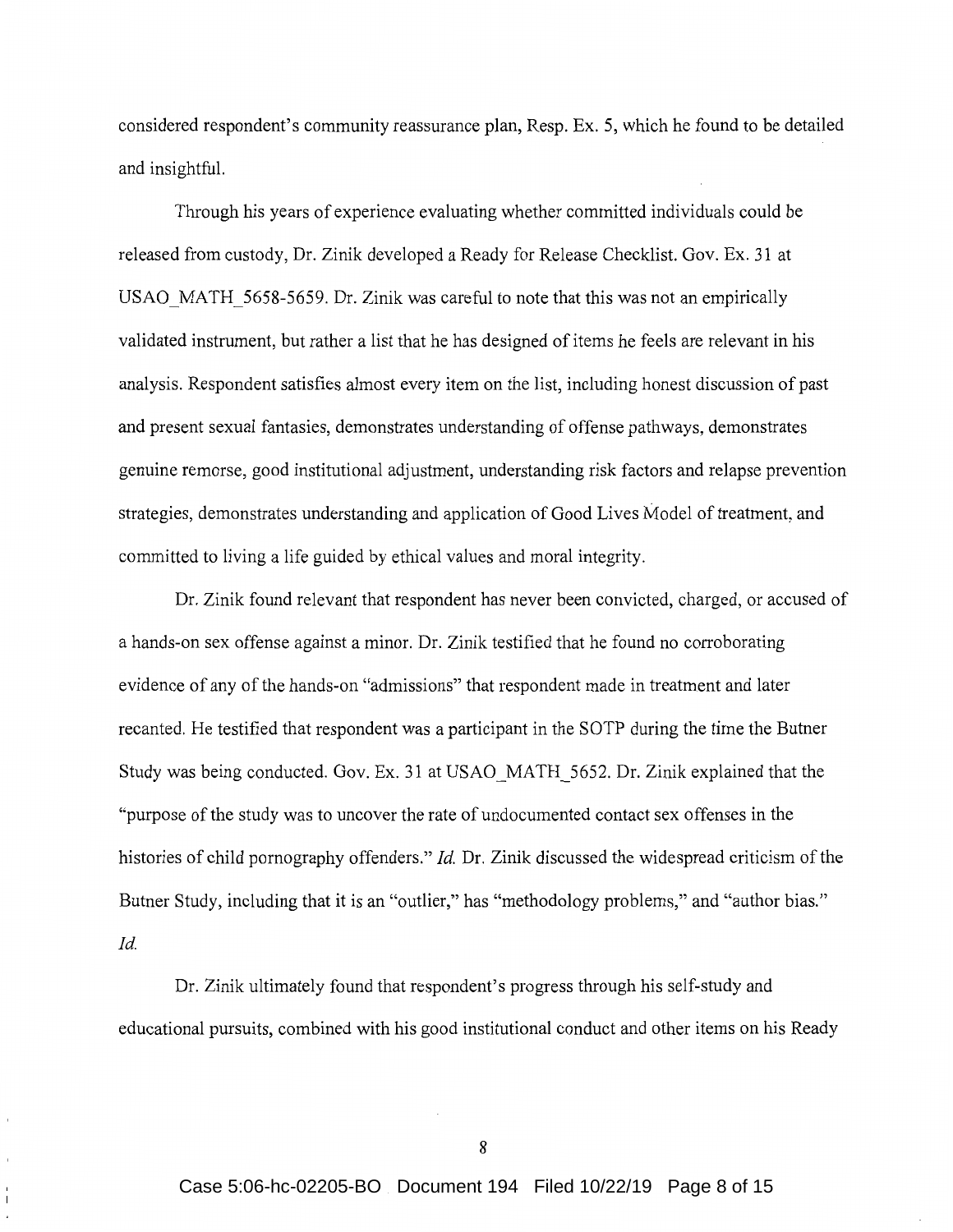for Release Checklist, led him to the conclusion that respondent would not be sexually dangerous to others if released on conditions.

# *Dr. Joseph Plaud*

Dr. Plaud opined that respondent was not presently a sexually dangerous person. Like Dr. Singer, Dr. Plaud found that respondent met the first prong of the Adam Walsh Act by virtue of his travel offense which constituted attempted child molestation. Dr. Plaud also found that respondent met the second prong of the Adam Walsh Act because of his pedophilic disorder. And, like Dr. Singer, Dr. Plaud opined that respondent would not have serious difficulty refraining from reoffending from child molestation if released. Dr. Plaud has evaluated and treated sex offenders for thirty years. Dr. Plaud wrote in his report:

This analysis also reveals that Mr. prior sexual offense history does not show the hallmark features of generalizing to other victims going forward in time in 2019 and beyond now that he is an adult who has attained 43 years, and a well thought out plan in his transition back to the community. There appear to be unique perpetrator-victim characteristics in Mr. offense history, involving specific social influences and historic social and sexual immaturity, and negative core beliefs surrounding his not having pedophilic sexual interests and associated faulty decision making earlier in life. It is also my professional opinion that in 2019 Mr. does understand the wrongfulness of his past behavior; he does have remorse for his prior bad conduct; and is realistically committed to reentering the community in a safe and productive manner.

Resp. Ex. 1 at RESP MATH CH 3. Dr. Plaud credited respondent for his self-study, his educational pursuits, employment history, lack of institutional infractions, and absence of any sexual misconduct. Dr. Plaud found overall that since respondent was civilly committed in 2012, respondent has demonstrated excellent volitional control, insight, and commitment not to reoffend. Dr. Plaud found significant that a number of years had passed since respondent's last offense, which was a child pornography offense. Dr. Plaud found that respondent had matured since then and had worked on issues in his life that led to his offense behavior. Dr. Plaud does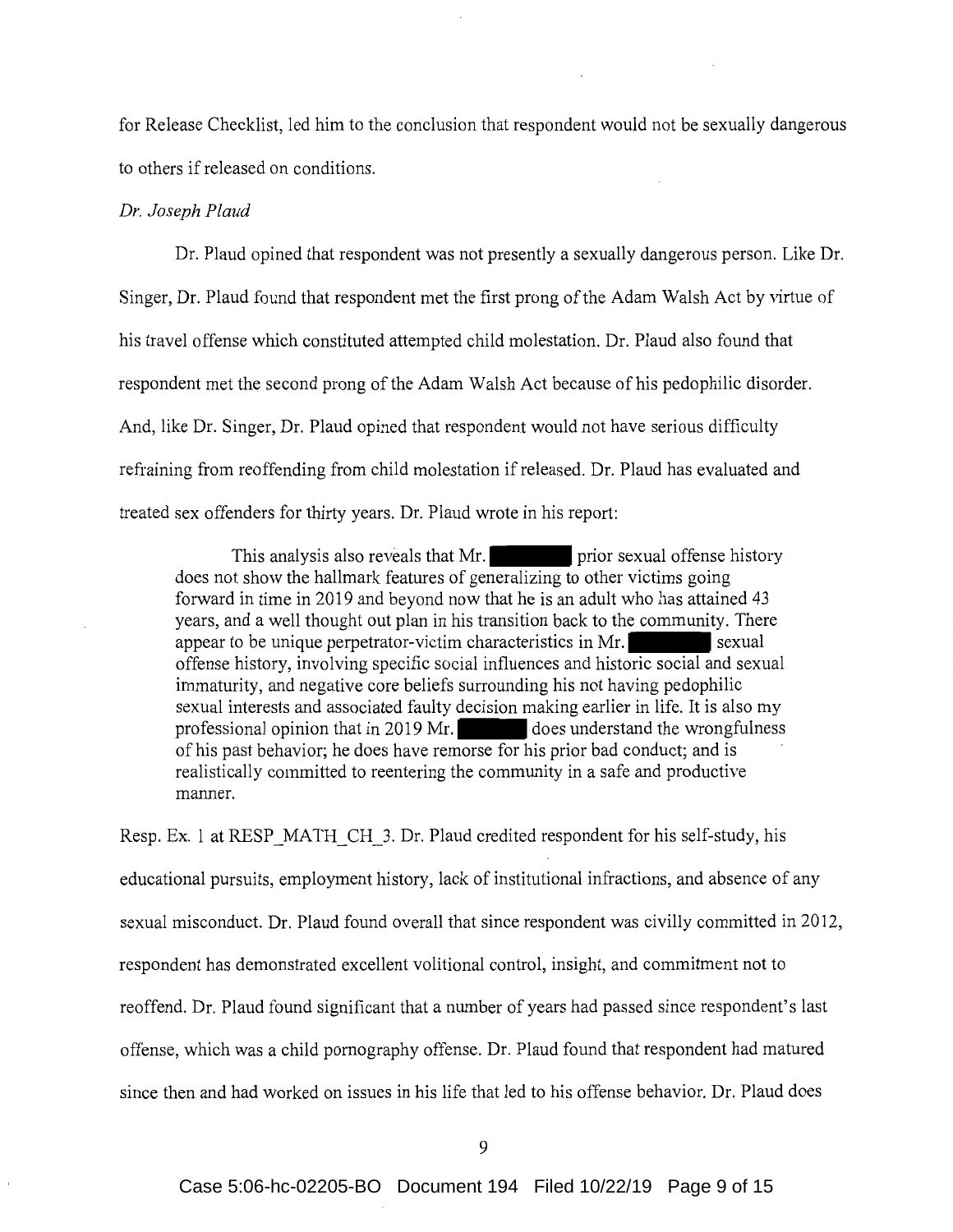not credit the hands-on "admissions" that respondent made in the SOTP and later recanted, as there was no independent evidence to corroborate any of them.

Like Dr. Singer, Dr. Plaud disagreed that there was present evidence of many of the dynamic risk factors that the Bureau of Prisons Psychologist, Dr. Justin Rigsbee, found present, including offense-supportive attitudes, lifestyle impulsiveness, poor problem solving, negative social influences, and resistance to rules.

#### *Dr. Justin Rigsbee*

Dr. Justin Rigsbee is a psychologist employed by the Bureau of Prisons. This was the fourth time that Dr. Rigsbee has testified in an Adam Walsh Act proceeding (both initial commitment hearings and review hearings). For the past three years, he has conducted an annual review of respondent, although he has only interviewed respondent once, back in 2017. Each of the three years, he has opined that respondent remains a sexually dangerous person. He diagnosed respondent with pedophilic disorder, antisocial personality disorder, and sexual sadism. Dr. Rigsbee testified that respondent presented eight out of ten dynamic risk factors, and he wrote in his report:

There is no evidence to suggest that Mr.  $\blacksquare$  has undergone significant changes in these areas, as he has not participated in the CTP program and his efforts at self-improvement appear to be limited to self-help books and correspondence courses.

Gov. Ex. 29 at 6.

#### DISCUSSION

The Adam Walsh Act provides authority for the government to civilly commit sexually dangerous persons. To determine whether a respondent is presently sexually dangerous, as defined by the Adam Walsh Act, the Court must determine whether (1) respondent "has engaged or attempted to engage in sexually violent conduct or child molestation" and (2) that respondent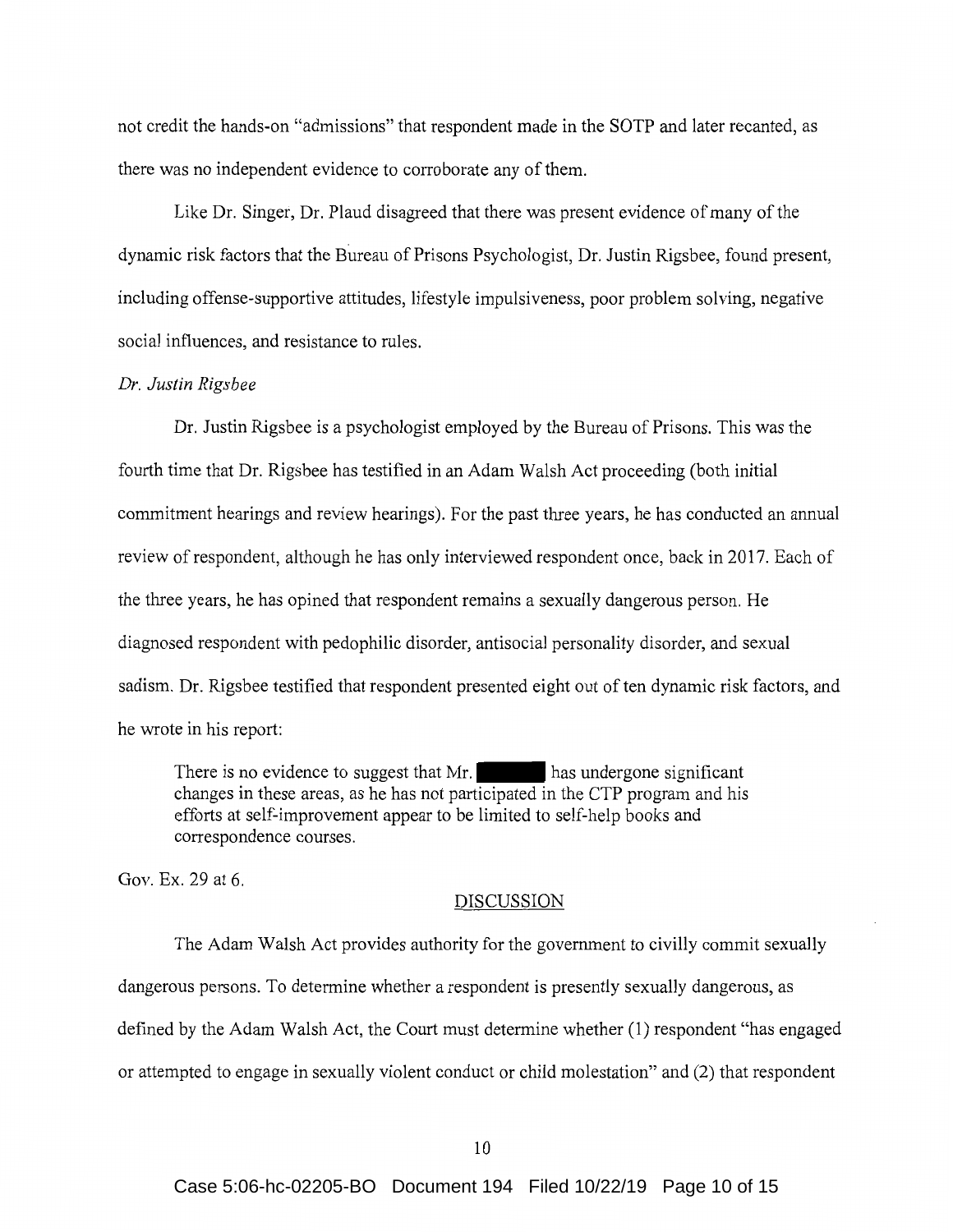"suffers from a serious mental illness, abnormality, or disorder as a result of which he would have serious difficulty in refraining from sexually violent conduct or child molestation if released." 18 U.S.C.  $\S$  4247 (a)(5) and (a)(6). As to the second step, parties treat this definition in two parts-the mental disorder prong and the volitional control prong.

Respondent attempted child molestation by virtue of his travel conviction, and the Court already determined that the first prong is met in its 2012 commitment order. [DE 133 at 7]. Additionally, all four experts testified that respondent had pedophilic disorder; the Court finds the mental disorder prong satisfied.

# *Serious Difficulty Refraining*

÷.

The Court finds the first two prongs are met and so the only issue is whether respondent would have serious difficulty refraining from reoffending if released. Respondent must prove by a preponderance of evidence that he would not have serious difficulty refraining.

After carefully reviewing the record, the Court has determined that respondent has proved by a preponderance of the evidence-indeed, by the overwhelming weight of the evidence—that he would not have serious difficulty refraining from reoffending if released, and that he is not a sexually dangerous person.

The Court credits the hard work and effort respondent has undertaken to better himself over the last several years. Drs. Singer, Plaud, and Zinik testified about respondent's extensive self-study, which they viewed as sincere and diligent efforts to reform. The Court credits respondent's testimony about his self-study, educational pursuits, and efforts to find treatment through correspondence courses. The Court finds compelling respondent's community reassurance plan and his testimony about the plan. Respondent has clearly learned treatment concepts, internalized them, and is committed not to reoffend.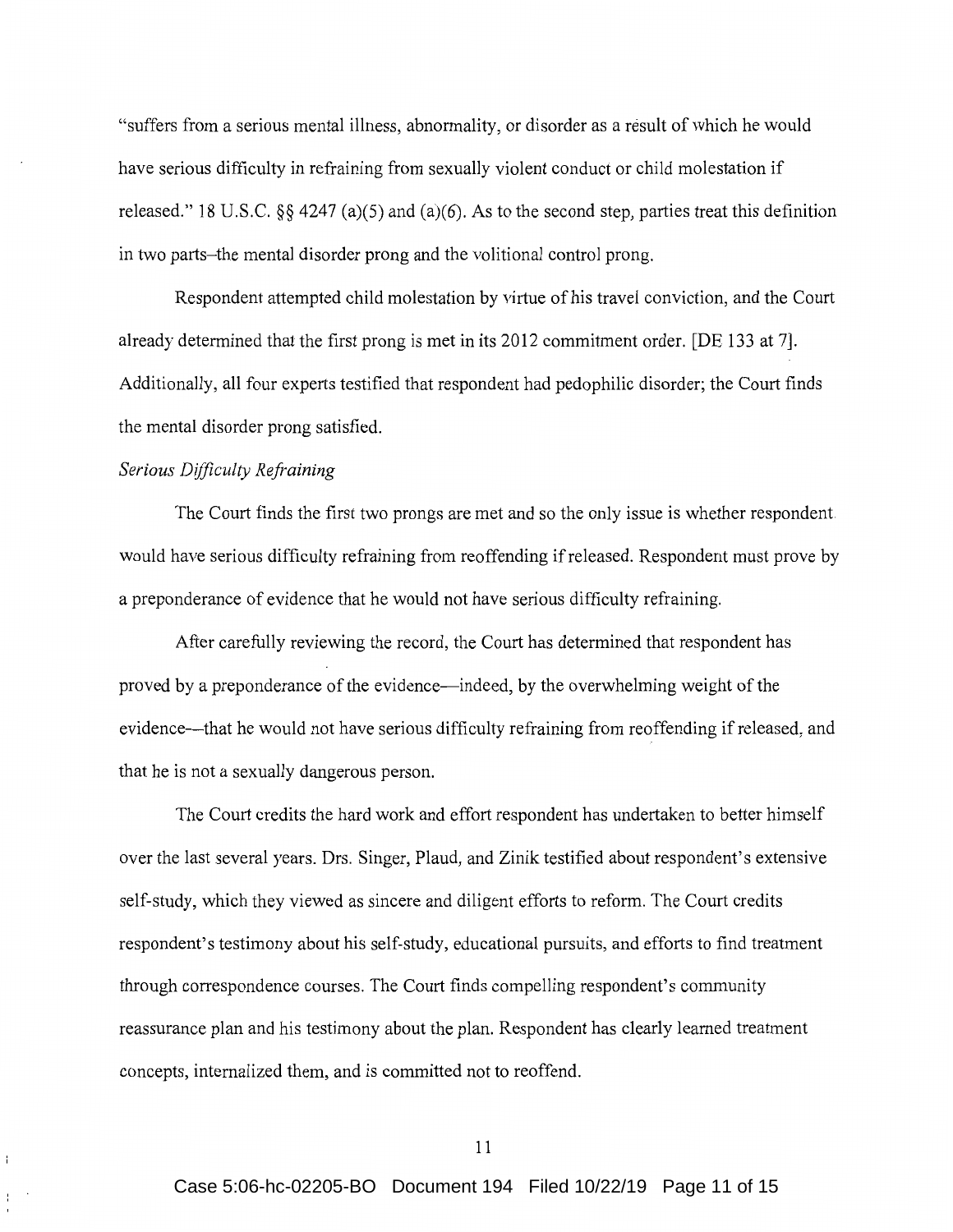The Court finds compelling the lack of any sexual misbehavior for 16 years. Respondent has never once been cited for a sexual infraction of any kind. Without a single blip of sexual misbehavior in 16 years, the Court cannot find that respondent presently has serious difficulty controlling his behavior. Along the same lines, the Court finds respondent's lack of any disciplinary infractions since 2013, his employment history, and his educational pursuits all relevant to his demonstrated effort to reform.

The government asked each witness about the "admissions" of hands-on conduct that respondent made in treatment in 2005-2006—over a decade ago—but later recanted. This line of questioning was unpersuasive. The district court order committing respondent explicitly acknowledged that " has not been convicted of a 'hands-on' sex offense and that the government has not offered any evidence to independently verify that any of the incidents that disclosed in the SOTP actually occurred." DE 133 at 14. Moreover, Dr. Singer testified about the practice of some treatment programs encouraging these sorts of "admissions" and leading to fabricated victims, and Dr. Zinik convincingly testified about the Butner Study and potential problems with it. In short, the government offered no new independent corroborating evidence to confirm the existence of any hands-on victim. The government's focus on these recanted "admissions" is unpersuasive.

The Court was unpersuaded by the testimony of Dr. Justin Rigsbee. Compared to the other experts who testified and have been working in this arena for decades, Dr. Rigsbee's relevant experience began in 2017. This was his fourth time testifying in federal court. Dr. Rigsbee continued to label respondent with diagnoses that the Court did not adopt in 2012 (sexual sadism and antisocial personality disorder, DE 133 at 9-13), and that Dr. Zinik has dropped in his 2019 opinion. Dr. Rigsbee rigidly adhered to these diagnoses despite not having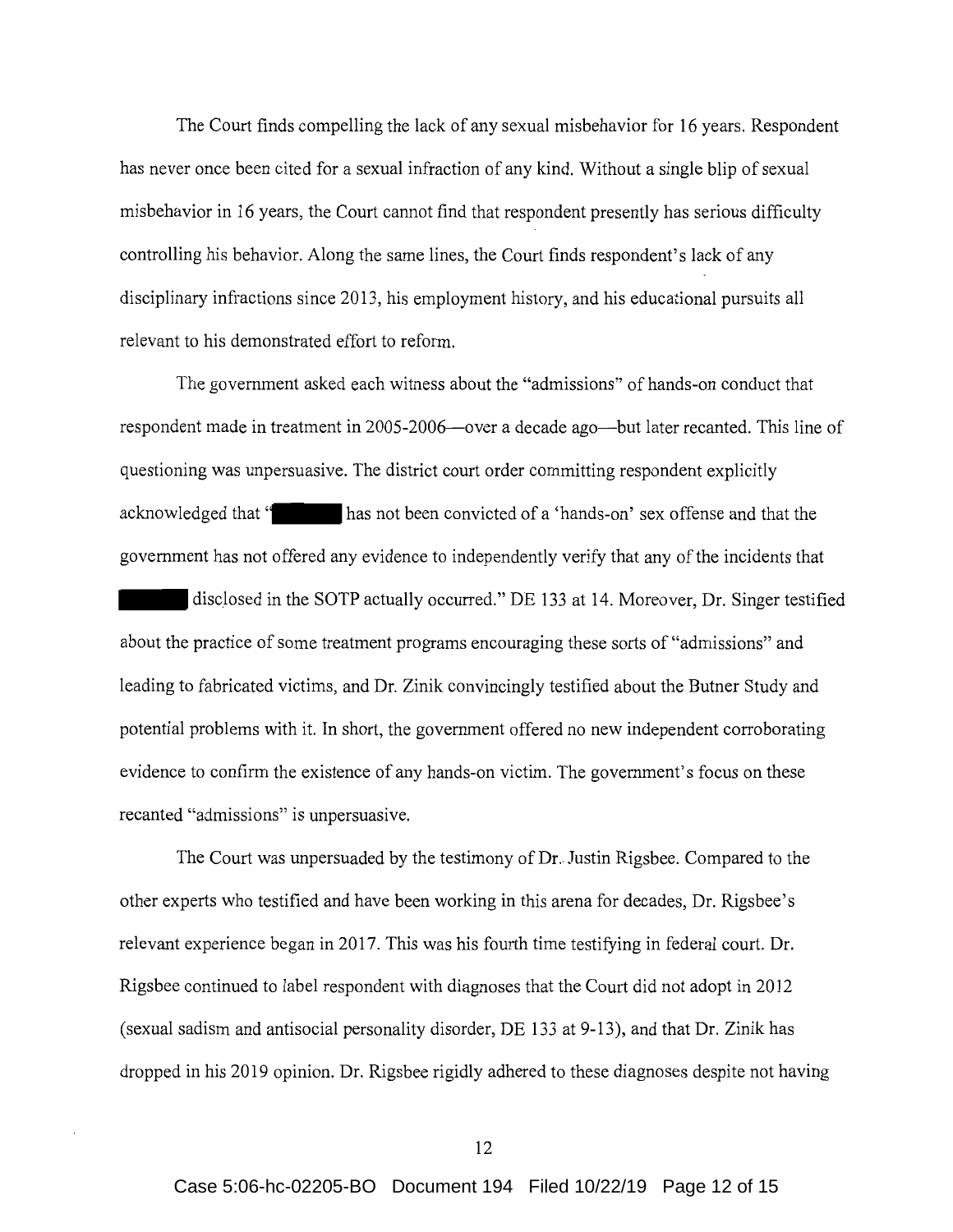interviewed respondent since March 2017. Dr. Rigsbee continued to find relevant the presence of several dynamic risk factors, including offense-supportive attitudes, lifestyle impulsiveness, poor problem solving, negative social influences, and resistance to rules-even without any current evidence to support their continued existence. The Court did not find Dr. Rigsbee's opinion to be persuasive or informed. Rather, the more informed, detailed, and nuanced opinions of the other three experts were persuasive to the Court.

The Fourth Circuit's opinion in *United States v. Wooden,* 887 F.3d 591 (4th Cir. 2018) *(Wooden III),* offers guidance in the review hearing context. In *Wooden III,* the Fourth Circuit upheld the district court's finding at a review hearing that a respondent was no longer sexually dangerous. On appeal, the government pointed again and again to Mr. Wooden's past pedophilic acts and behaviors, and argued that "the absence of evidence of pedophilic urges does not mean that Wooden is not currently experiencing those urges." *Id* at 607. The court rejected the government's argument, explaining that "[t]o accept the government's argument would effectively mean that an offender diagnosed with pedophilic disorder could never be released, as the government could always prove future impulse-control problems by pointing to past failures to exercise control. The structure of the Act, which requires discharge if the inmate is no longer sexually dangerous, clearly shows that Congress believed that sexually dangerous predators could change and grow out of the sexually-dangerous classification." *Id.* The government invites the Court to do what the Fourth Circuit rejected in *Wooden III,* to focus on past offenses as evidence of serious difficulty controlling behavior and ignore the lack of current evidence to the contrary. The Court is not so inclined.

The Court finds that there is no evidence to show that respondent is more dangerous today than he was in 2012. Indeed, he is much less dangerous. He is older, and he has not had a

Ť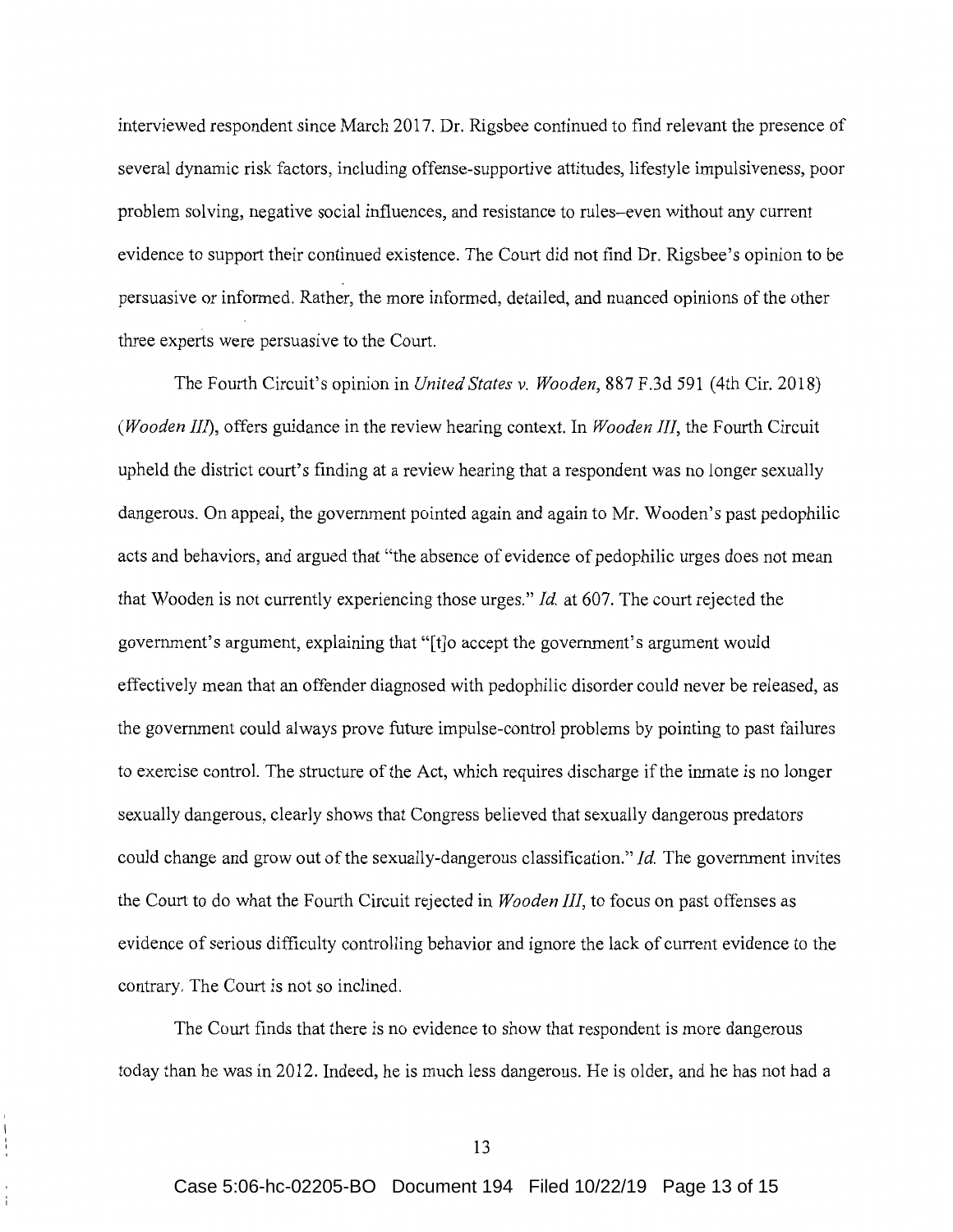single incident since he was committed to suggest he would have serious difficulty refraining from reoffending if released. Respondent displayed genuine remorse and insight into his offending. For the past 16 years in prison, he has been an example of good behavioral management. He has shown over and over that he can conform his behavior to the rules of the institution. He is now in his 40s, a decade and a half removed from his offending, and is now older and more mature.

In sum, the Court has considered all of the evidence and finds that respondent has met his burden of proving that he would not be sexually dangerous to others if released. The overwhelming weight of the evidence demonstrates that respondent has volitional control. His hard work through self-study and education, his institutional conduct, his good behavioral management, his remorse and insight, the lack of sexual misbehavior for 16 years, and his lengthy term in custody all support such a finding.

The Court concludes that the opinions of Drs. Singer and Plaud are complete, thorough, carefully consider the current evidence, and are therefore persuasive. The Court finds Dr. Zinik's review of respondent's progress compelling. This evidence—finding in favor of respondent's release—greatly outweighs Dr. Rigsbee's opinion, which the Court finds unpersuasive.

## *Unconditional Release*

The Court finds that because respondent has shown he is not a sexually dangerous person, he should be released unconditionally. Drs. Singer and Plaud each opined that respondent was not a sexually dangerous person regardless of whether respondent had conditions of release. "The Act requires the immediate discharge of detainees who will not be sexually dangerous to others if released unconditionally." *Wooden III,* 887 F.3d at 609 (quoting 18 U.S.C. §  $4248(e)(1)$ ) (internal quotations and brackets omitted). The Act "authorizes conditional